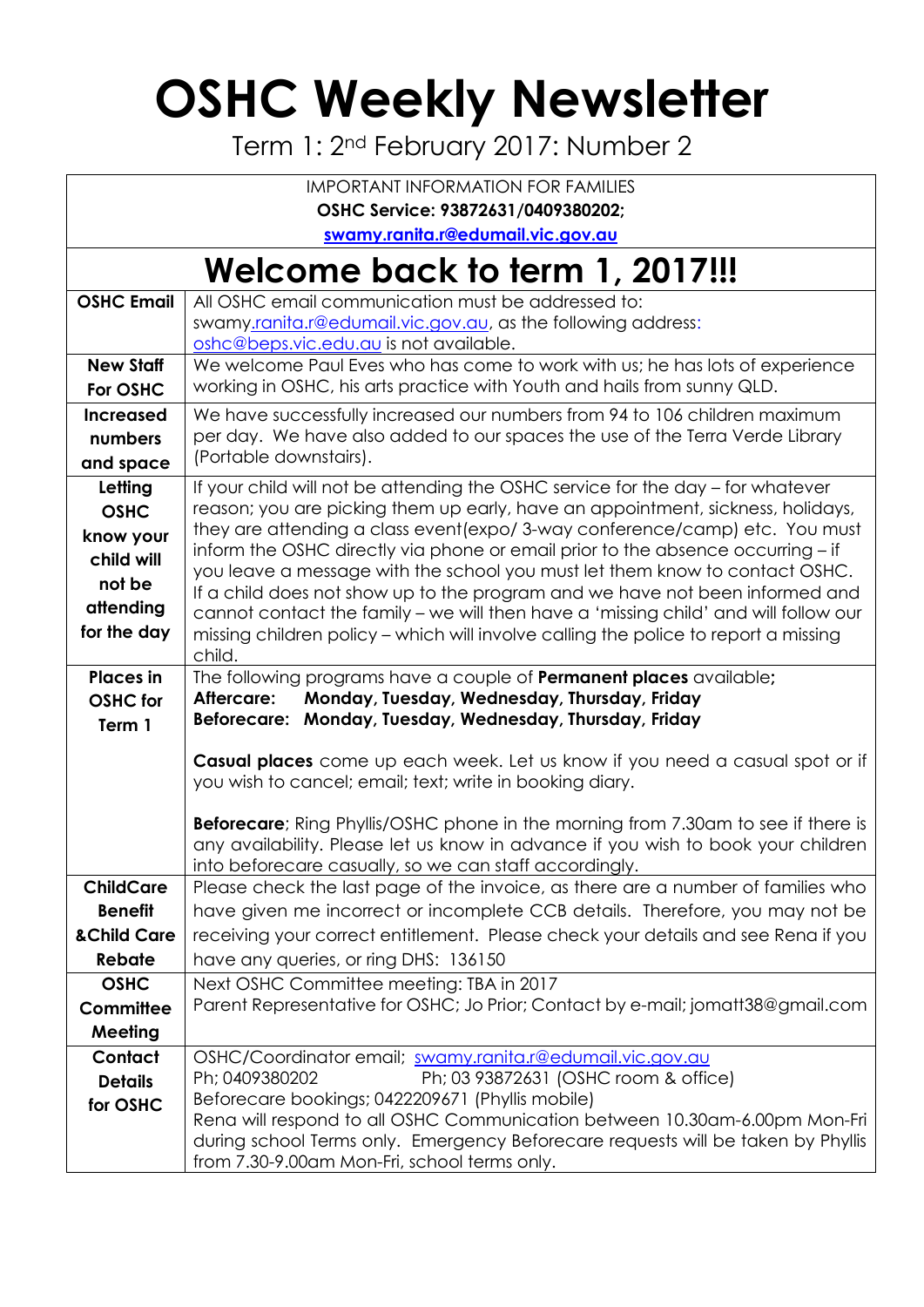## **Weekly Aftercare &Beforecare Program Plan**

## **Framework for School Age Care: Focus Outcomes;**

**1.'Children have a strong sense of identity'**

**2. 'Children are connected with and contribute to their world'**

**3. 'Children have a Strong Sense of Wellbeing'**

**4. 'Children are confident and involved learners'**

**5. 'Children are effective communicators'**

## **AFTERCARE**

| Day   | <b>Date</b>                 | <b>Activity</b> |                                                          |  |  |
|-------|-----------------------------|-----------------|----------------------------------------------------------|--|--|
| Mon   |                             | Glenda:         | Skipping/Adventure Playground/Master Chef                |  |  |
|       |                             | Rusty:          | <b>Badminton</b>                                         |  |  |
|       | 6 <sup>th</sup><br>February | Indiana:        | Handball                                                 |  |  |
|       |                             | Olivia:         | Bowling                                                  |  |  |
|       |                             | Rowena:         | Craft                                                    |  |  |
|       |                             | Paul:           | Soccer                                                   |  |  |
|       |                             | Hayfa:          | Origami Paper Shopping Bags                              |  |  |
| Tues  |                             | Harri:          | <b>Chinese New Year Chickens &amp; Roosters</b>          |  |  |
|       |                             | Indi:           | Cricket                                                  |  |  |
|       | 7th                         | Rusty:          | Handball                                                 |  |  |
|       | February                    | Olivia:         | Circus                                                   |  |  |
|       |                             | Rowena:         | Craft                                                    |  |  |
|       |                             | Paul:           | Art & Craft                                              |  |  |
|       |                             | Indiana:        | Wheels (Protective Gear must be worn)                    |  |  |
|       |                             | Glenda:         | Adventure playground/Master Chef                         |  |  |
|       |                             | <b>Rusty:</b>   | <b>Baseball</b>                                          |  |  |
| Wed   | 8 <sup>th</sup>             | Harri:          | <b>Beaded Straw Mobiles</b><br>Spider/Two Touch          |  |  |
|       | February                    | Sebastian:      |                                                          |  |  |
|       |                             | Olivia:         | Mindfulness Activities in the Library (Terra Verde)      |  |  |
|       |                             | Justine:        | <b>Outdoor Marble Painting</b>                           |  |  |
|       |                             | Paul:           | Soccer                                                   |  |  |
|       |                             | Indiana:        | <b>Ultimate Frisbee</b>                                  |  |  |
| Thurs |                             | Harri:          | <b>Mixed Up Surreal Collages</b>                         |  |  |
|       |                             | Hayfa:          | Outside Games; Hula Hoops & Skipping                     |  |  |
|       | 9th                         | Glenda:         | Cooking Club: Chocolate Spiders<br><b>Beach Collages</b> |  |  |
|       | February                    | Meg:            |                                                          |  |  |
|       |                             | Justine:        | Love Heart Books                                         |  |  |
|       |                             | Rusty:          | Cricket                                                  |  |  |
|       |                             | Rowena:         | <b>Bush Kinder Sessions</b>                              |  |  |
| Fri   |                             | Glenda:         | Adventure/Masterchef/Outside Games                       |  |  |
|       | 10 <sup>th</sup>            | Rusty:          | Wheels (Protective Gear must be worn)                    |  |  |
|       | February                    | Indi:           | <b>Wolves &amp; Foxes</b>                                |  |  |
|       | Paul:                       |                 | Art & Craft Activity                                     |  |  |